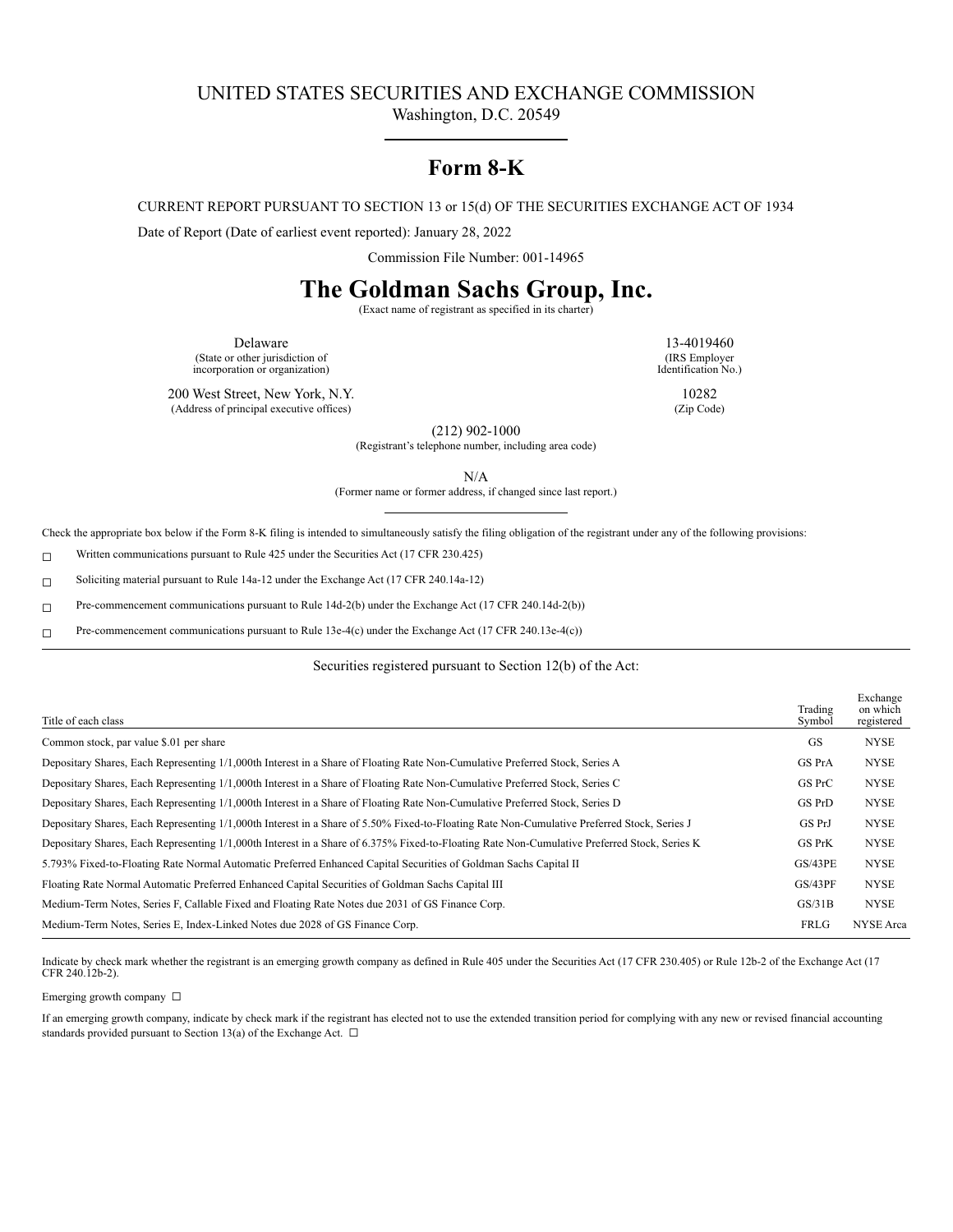#### **Item 8.01 Other Events.**

#### *2021 Annual Compensation for David Solomon*

The Goldman Sachs Group, Inc. (the "Registrant," the "firm" or "we") today announced that the Board of Directors ("Board"), upon the recommendation of the Compensation Committee, has determined the 2021 total annual compensation for David M. Solomon, our Chairman and Chief Executive Officer.

Mr. Solomon's total annual compensation for 2021 is \$35 million (which consists of an annual base salary of \$2 million unchanged from 2020, as well as annual variable compensation, described below). This compares to total annual compensation for 2020 of \$27.5 million (before the \$10 million reduction determined by the Board related to the settlement of matters relating to 1Malaysia Development Berhad).

Mr. Solomon's 2021 annual variable compensation is \$33 million, 70% of which (i.e., \$23.1 million) is in the form of performance-based restricted stock units ("PSUs"), with the remainder to be paid in the form of cash. PSUs tie 100% of Mr. Solomon's annual equity-based compensation to ongoing performance metrics.

The Compensation Committee was guided in its determination of 2021 compensation by, among other things, the firm's Performance Assessment Framework, which is comprised of identified financial performance metrics as well as non-financial factors (i.e., client orientation; risk management; and people strategy scorecard). To this end, in making 2021 compensation decisions, the Compensation Committee considered these factors as well as, among other things, the firm's performance and continued strong progress on its growth strategy, as well as Mr. Solomon's outstanding individual performance, including his leadership in guiding the firm to achieve these results.

For the year ended December 31, 2021, the Registrant reported record net revenues of \$59.34 billion, record net earnings of \$21.64 billion, record diluted earnings per common share of \$59.45 and return on average common shareholders' equity of 23.0% (the firm's highest since 2007). For 2021, the firm also delivered book value per share growth of 20.4% and total shareholder return ("TSR") of 47.5%.

### *Shareholder Value Creation Awards*

We also announced today that the Board, upon the recommendation of the Compensation Committee, determined to grant Shareholder Value Creation Awards, in the same form as was granted to Mr. Solomon and John E. Waldron (President and Chief Operating Officer) in October 2021, more broadly across the members of our Management Committee, including to revenue division heads and leaders of our control, finance and operating divisions.

These awards broaden the scope of the three key objectives of the Shareholder Value Creation Awards: (1) align compensation with rigorous performance thresholds that drive long-term shareholder value creation; (2) ensure leadership continuity over the next 5+ years in the next phase of Goldman Sachs' growth strategy; and (3) enhance retention in response to the increasing competition for talent in the current environment.

In granting these Shareholder Value Creation Awards, the Board sought to be responsive to shareholder feedback regarding the importance of addressing these three objectives across the firm's senior leadership team. The Board believes providing Shareholder Value Creation Awards with the same terms as those granted to Messrs. Solomon and Waldron to Management Committee members, including our Executive Officers, will further enhance collaboration and teamwork by aligning the incentive structure across the firm's most senior leaders.

In addition, in support of these goals and in order to further tie annual compensation to ongoing performance metrics, our Compensation Committee determined that 2021 year-end equity-based compensation for all of the members of our Management Committee, including our Executive Officers, should be 100% in PSUs (consistent with the existing pay mix for Messrs. Solomon and Waldron).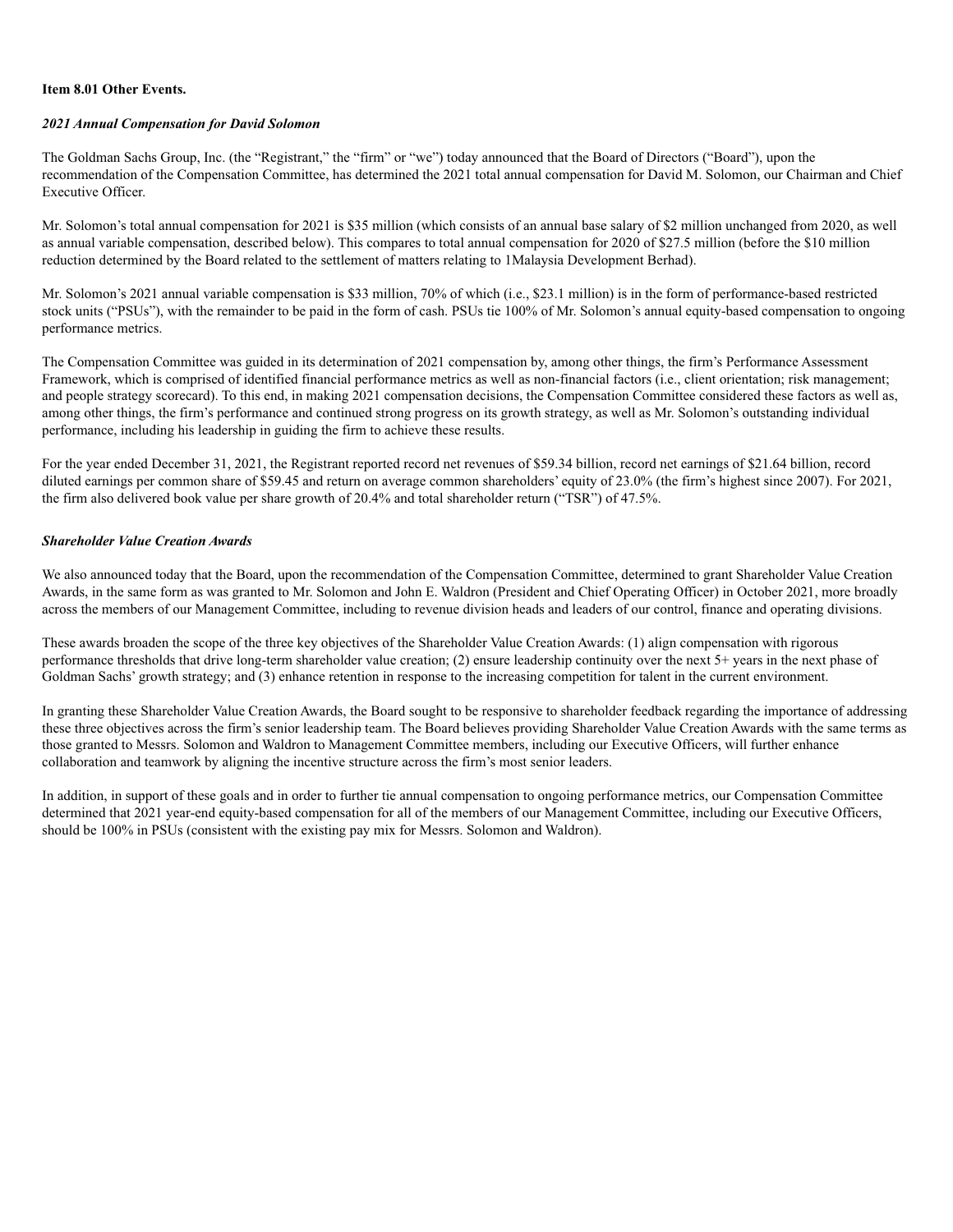Similar to the Shareholder Value Creation Awards granted to Messrs. Solomon and Waldron in October 2021 (and described on a Form 8-K filed by the Registrant on October 22, 2021), the Management Committee Shareholder Value Creation Awards are not part of 2021 annual compensation and will not be awarded on a regularly recurring basis. These awards are based on the same conversion price, are subject to the same performance and time-based vesting conditions (including the rigorous pre-established absolute TSR goals and relative TSR goals), and, except for limited circumstances to comply with certain non-US regulatory requirements, otherwise have terms that are identical to those of the Shareholder Value Creation Awards granted to Messrs. Solomon and Waldron, including transfer restrictions, forfeiture and clawback provisions, as described in the Registrant's October 22, 2021 Form 8-K.